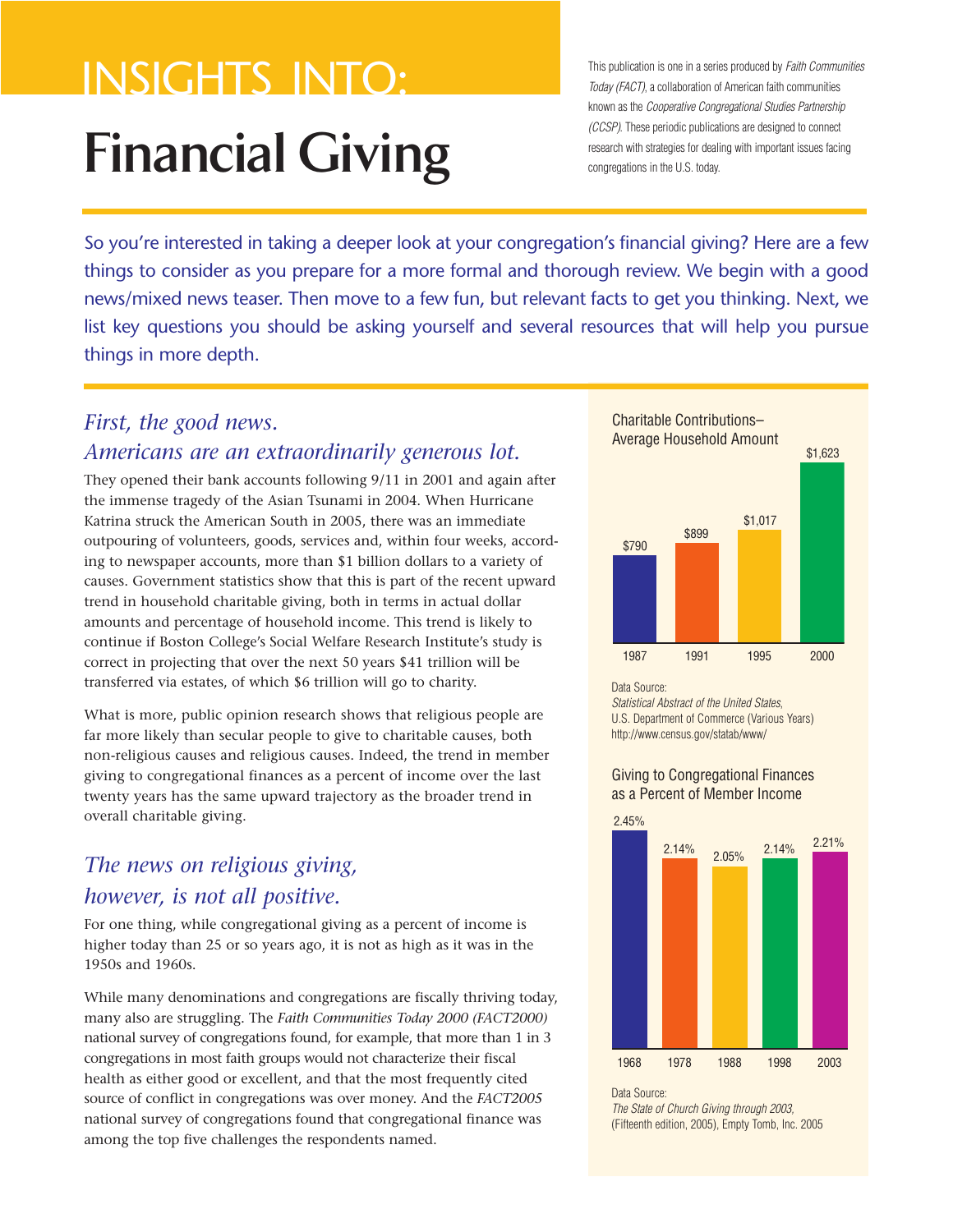# *Did you know?*

The most recent cross-denominational study of church finances confirms what many people suspected. Not only does giving vary considerably across denominations, but Evangelical Protestants give more generously than Oldline Protestants who give more than Roman Catholics.

Congregational Contributions as a Percent of Household Income



Data Source: Dean R. Hoge, et al., Money Matters: Personal Giving in American Churches (Westminster, 1996)

## *We also know...*

- A majority of congregations (57%) reported that their financial situation was good or excellent in the *FACT2005* national survey. **http://fact.hartsem.edu/** This represents a notable drop since 2000 when two-thirds (66%) of congregations so reported. The financial health of congregations also varies considerably by faith family. Indeed, less than half of Oldline Protestant congregations (48%) reported that their financial situation was good or excellent in the *FACT2005* national survey, while the comparable figure for Other Protestant congregations and for Catholic and Orthodox parishes was 62%.
- One of the best-giving faith groups in the U.S. is the **Seventh Day Adventist Church**. It is among several conservative denominations that stress tithing and systematic giving for its members. For the Adventists, *stewardship* and *discipleship* are interchangeable terms. **http://www.adventistreview.org/2005bulletin/Stewardship.html**
- **Synagogue** giving (tzedakah) is typically based on membership dues, often expressed on a sliding scale according to income. **http://www.jewfaq.org/tzedakah.htm** But most Jewish charitable giving is directed through a network of locally-based umbrella organizations called the Federation system and to independent agencies.
- The principle of *proportional giving* is common in **Anglican, Presbyterian, Methodist** and similar faith groups. Proportional giving asks members to allocate a percentage of their income to their congregations and consider increasing that percentage each year. **http://www.findarticles.com/p/search?qt=church+giving&tb=art&qf=free**
- Many national faith groups give assistance to local congregations for planned giving such as bequests, annuities and endowment funds—e.g.: **http://www.elca.org/fo/**.
- Among the Five Pillars of **Islam** is the practice of Zakat (almsgiving) which involves giving 2.5% of one's income for charity. Zakat is often given during Ramadan but some Muslim scholars describe it as a regular ongoing duty. **http://www.cair-net.org/mosquereport/Masjid\_Study\_Project\_2000\_Report.pdf**
- Giving in **Roman Catholic** parishes is, in general, considerably less than in other Christian Churches. According to Charles Zech, an expert on Catholic giving, there needs to be a greater understanding of stewardship among the faithful. See the footnote for his views and recommendations. **http://www.osv.com/periodicals/show-article.asp?pid=308**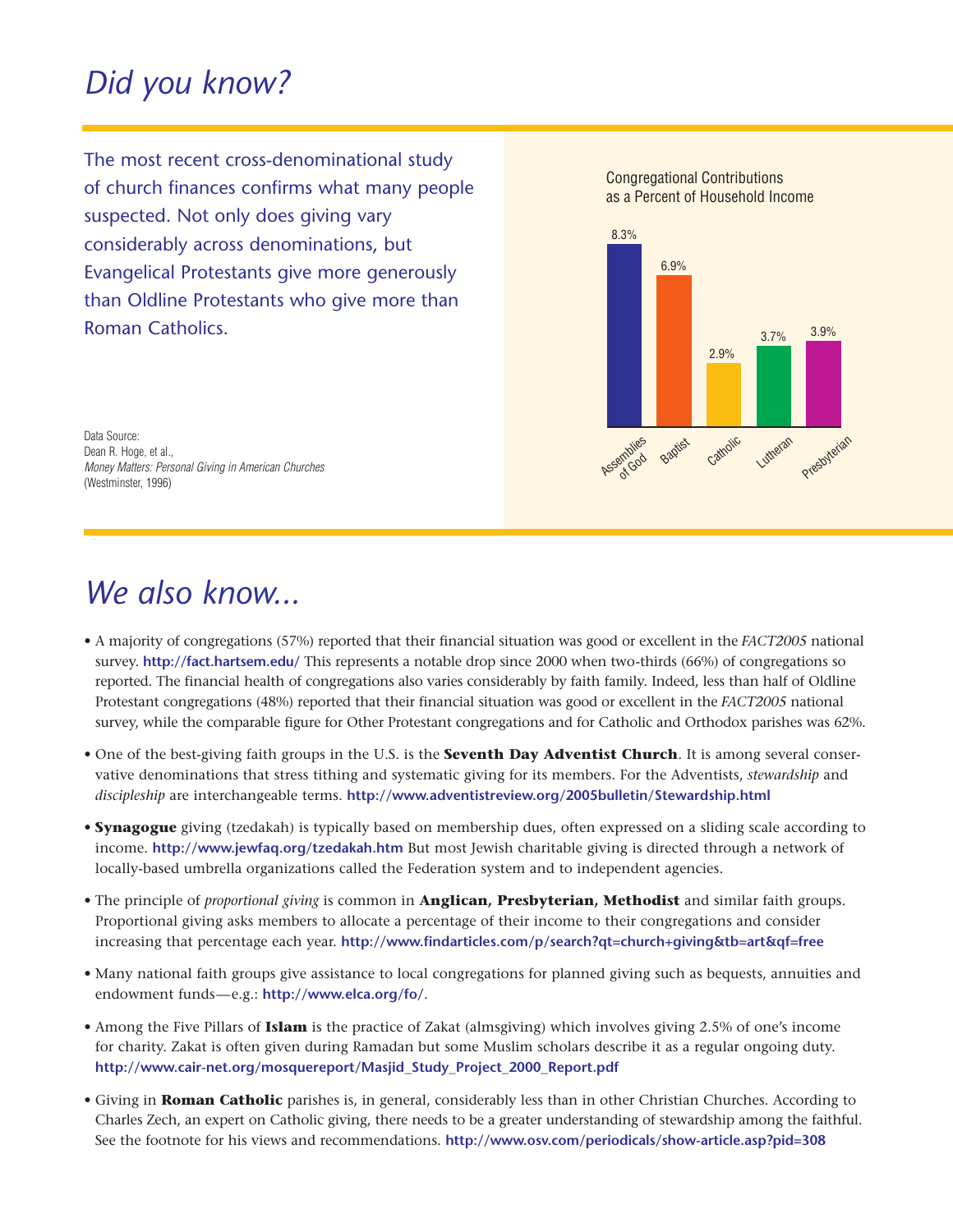



Why is giving important? As gratitude to God or religious obligation it has theological and spiritual significance, and it is this significance that is typically indicated when giving and fundraising are identified as a dimension of stewardship. On a more organizational level, as shown in the *FACT2000* national survey of congregations, giving is important, because fiscal health is strongly related to congregational vitality.

Data Source: FACT2000 National Survey Of Congregations—http://fact.hartsem.edu

*A study of African-American churches showed the following motivations for giving in order of importance:*

#### REASON

- 8To keep my covenant with God to support the church
- 8Giving is a way of paying back blessings received
- $\blacktriangleright$  Feel the church has a genuine need
- 8Think church-sponsored programs are appropriate
- 8Programs are helpful to community
- $\blacktriangleright$  Come from family that gives
- 8When you give, you get rewarded

*Member motivations for giving also vary. Money Matters, a recent study of church finances, identifies the following four basic types.* 

THANKFULNESS (especially gratitude for the many gifts God provides) and altruism.

RECIPROCITY WITH GOD— in its most base form, giving gifts in the hopes of getting something in return.

#### RECIPROCITY WITH THE CONGREGATION OR FAITH GROUP,

often with the payoff being recognition in the case of special gifts, and in other situations approximating "fee for service."

GIVING TO EXTENSIONS OF THE SELF because it produces feelings of joy.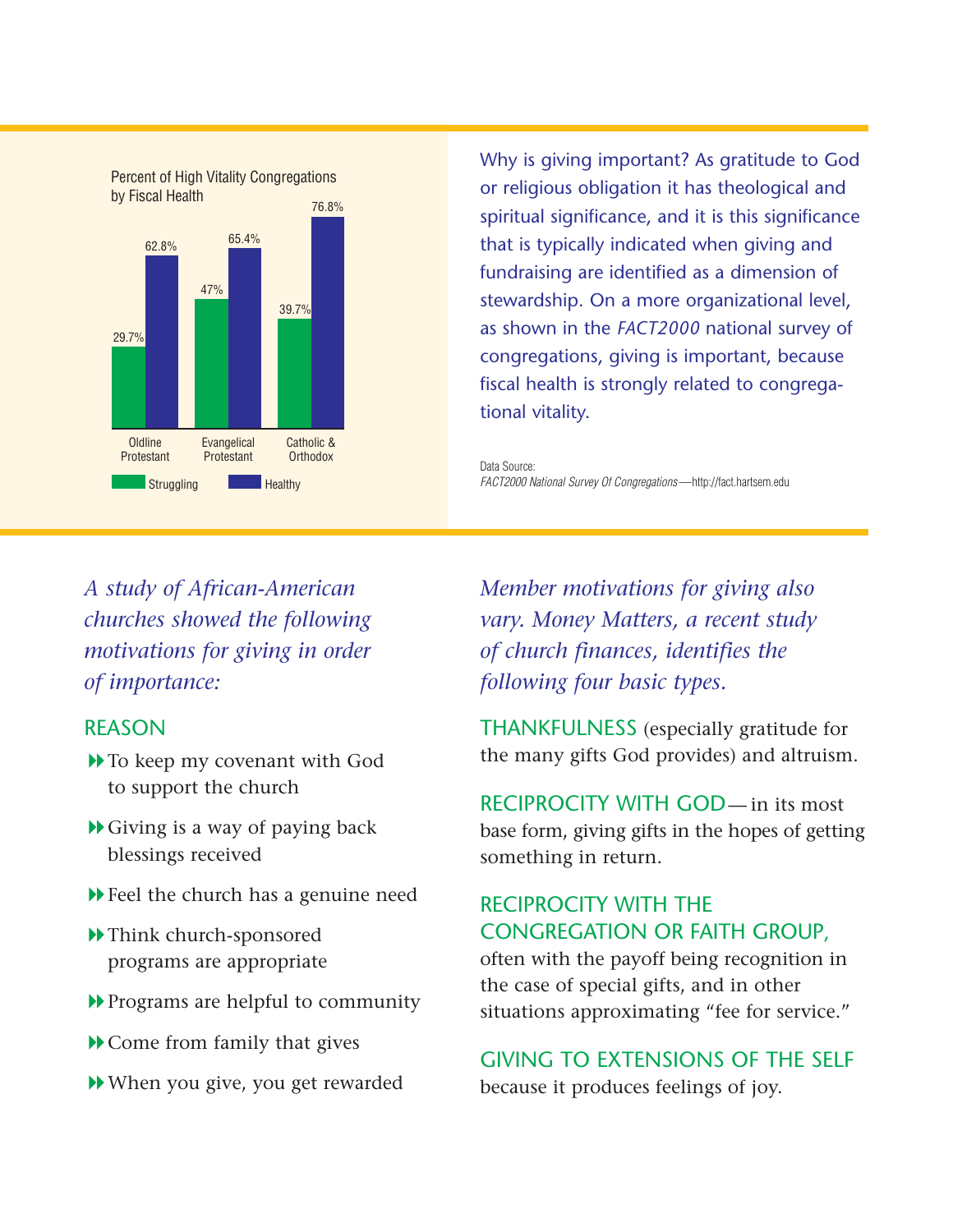

In his pioneering study of congregational finances, Loyde Hartley reminds us that, "The key element of the economic processes in the life of a local church is the people who make the financial decisions...(*Understanding Church Finances: The Economics of the Local Church*, Pilgrim Press, 1984)." He surveyed 440 such leaders in seventy-five congregations, and among the most interesting questions he asked them were what they would eliminate from their congregation's budget if they had to cut expenditures and what would be done with a large unexpected sum of money if they were to receive it. Here is what he found:

## *Rank Order of Proposed Expenditure Cuts*

- 1) Church support for projects beyond the local church
- 2) Money sent to the denomination
- 3) Maintenance of church buildings
- 4) Educational programs
- 5) Staff salary, other than pastor
- 6) Debt-reduction payments
- 7) Pastor's salary

## *Rank Order of Proposed Uses of a Hypothetical Gift of \$50,000*

- 1) Place funds in endowment
- 2) Use for special local programs
- 3) Use to reduce debt
- 4) Purchase special equipment
- 5) Use for special maintenance or renovation
- 6) Invest money and give interest away
- 7) Give interest and principal to a worthy cause
- 8) Use for current expenses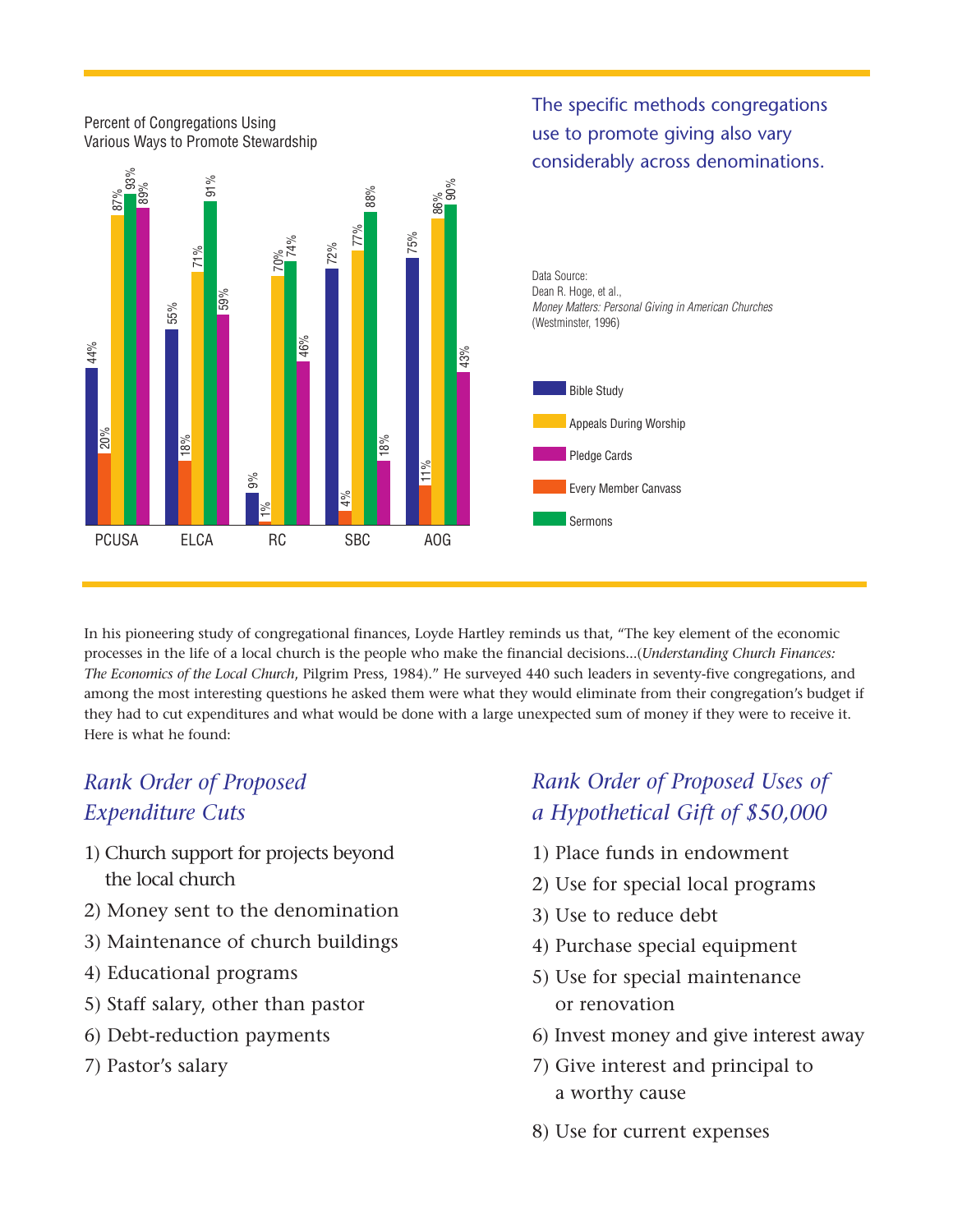# *Bottom Line Questions to Ask*

- Every faith group has a theology of stewardship of the resources God has given to individuals and communities. What does your congregation believe and how does it relate to your denominational tradition? For examples, see:
	- **http://www.resurrectionchurch.com/resources/ stewardship.html** (*Episcopal*)
	- **http://www.rc.net/lansing/ctk/stewardship/ homily\_01\_26\_2003.html** (*Roman Catholic*)
	- **http://www.cmalliance.org/ncm/stewardship/ stewardship.jsp** (*The Christian and Missionary Alliance*)
- Research shows that a person's level of congregational involvement is one of the primary determinants of their congregational giving. What do you know about the characteristics of high, moderate and low givers among your members? How might you raise the level of involvement in ministry of your congregation's participants? Dean R. Hoge and Mark A. Knoll in *More Money, More Ministry*, (Eerdmans, 2000) say that "church involvement is the strongest single predictor of giving."
- Most stewardship professionals agree that it is important to be able to connect giving to concrete accomplishments in moving towards a clear vision and purpose. Does your congregation have a clearly articulated sense of mission? Can you show obvious connections between it and your budget? Your fund raising appeals? For a Jewish perspective on this, see **http://www.jrf.org/cong/res-mcl-giving.html**.
- Remember that people give to people and not to budgets and shortages. The first rule of fundraising is to ask. Do you ask personally and connect the contributions to how they concretely assist people in their spiritual, physical, and other needs?
- What curriculum materials do you use to teach stewardship education at an early age? Most national faith groups and religious publishers have resources to assist you in this. One resource may be found here: **http://www.churchfinancecouncil.org/pages/stewardship/art\_serious\_child.pdf**.
- Do you give participants specific suggestions to tithe or move toward tithing or to give a specific percentage of their income to the ongoing ministry of your congregation? Participants who make an annual or semi-annual pledge tend to give more regularly and generously than those who don't.
- Are you providing regular feedback to the congregation on how the financial needs of the congregation are being met? At a minimum, mail a quarterly statement that records their gifts and explains how the gifts are benefiting the congregation and people beyond the congregation.
- Are you still using a "unified budget" which combines the entire congregation's need in one budget? Today most congregations know that the annual budget only raises a portion of the income and that special offerings designated for social needs, youth, a mission project and similar services give people an opportunity to give to causes they love and support.
- How involved is your congregation's spiritual leader in fund raising? Clergy are frequently hesitant to be involved because it seems self-serving. But if "stewardship is discipleship" then the congregation's spiritual leader needs to be fully involved.
- Are you aware that giving through bequests, living trust, annuities and other planned giving instruments can be a significant source of income? If possible, make a specialist available to members to help them plan their giving or explain the options.
- Many congregants may live from paycheck to paycheck and have no other financial resources from which to give. Others however, have savings and investments. For special occasions and capital fund drives, encourage giving from those additional "pockets."

#### Which of these questions are appropriate to your congregation?

#### Which ones take priority?

What steps do you imagine your congregation would need to take to implement these things?